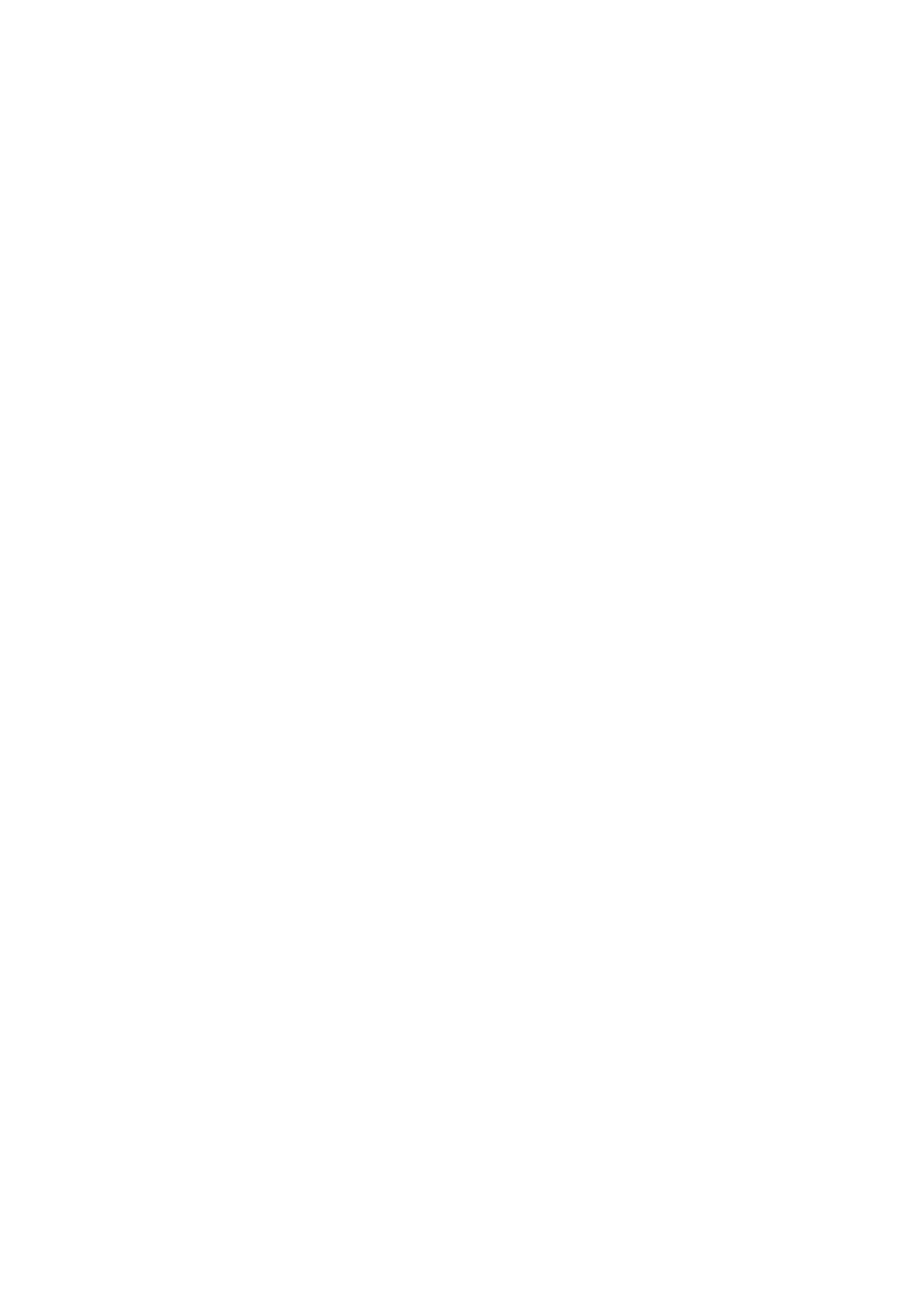Information Paper

## Outcomes of the Labour Household Surveys Content Review

## Australia

2012

Brian Pink Australian Statistician

AUSTRALIAN BUREAU OF STATISTICS

EMBARGO: 11.30AM (CANBERRA TIME) THURS 12 JUL 2012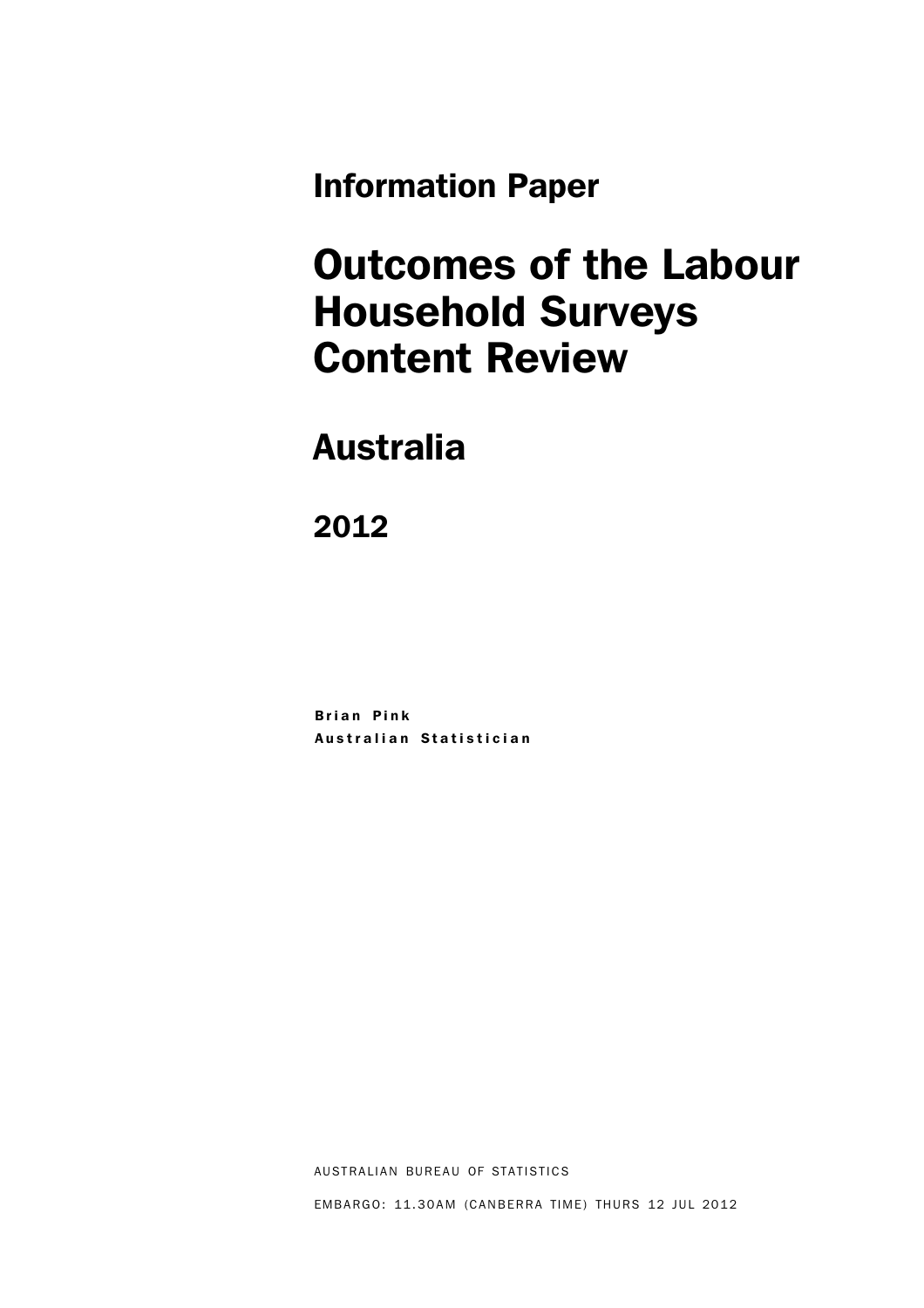ABS Catalogue No. 6107.0

© Commonwealth of Australia 2012

This work is copyright. Apart from any use as permitted under the *Copyright Act 1968*, no part may be reproduced by any process without prior written permission from the Commonwealth. Requests and inquiries concerning reproduction and rights in this publication should be addressed to The Manager, Intermediary Management, Australian Bureau of Statistics, Locked Bag 10, Belconnen ACT 2616, by telephone (02) 6252 6998, fax (02) 6252 7102, or email: <intermediary.management@abs.gov.au>.

In all cases the ABS must be acknowledged as the source when reproducing or quoting any part of an ABS publication or other product.

Produced by the Australian Bureau of Statistics

#### INQUIRIES

! For further information about this publication, contact the Labour Market Statistics Section on Canberra (02) 6252 7206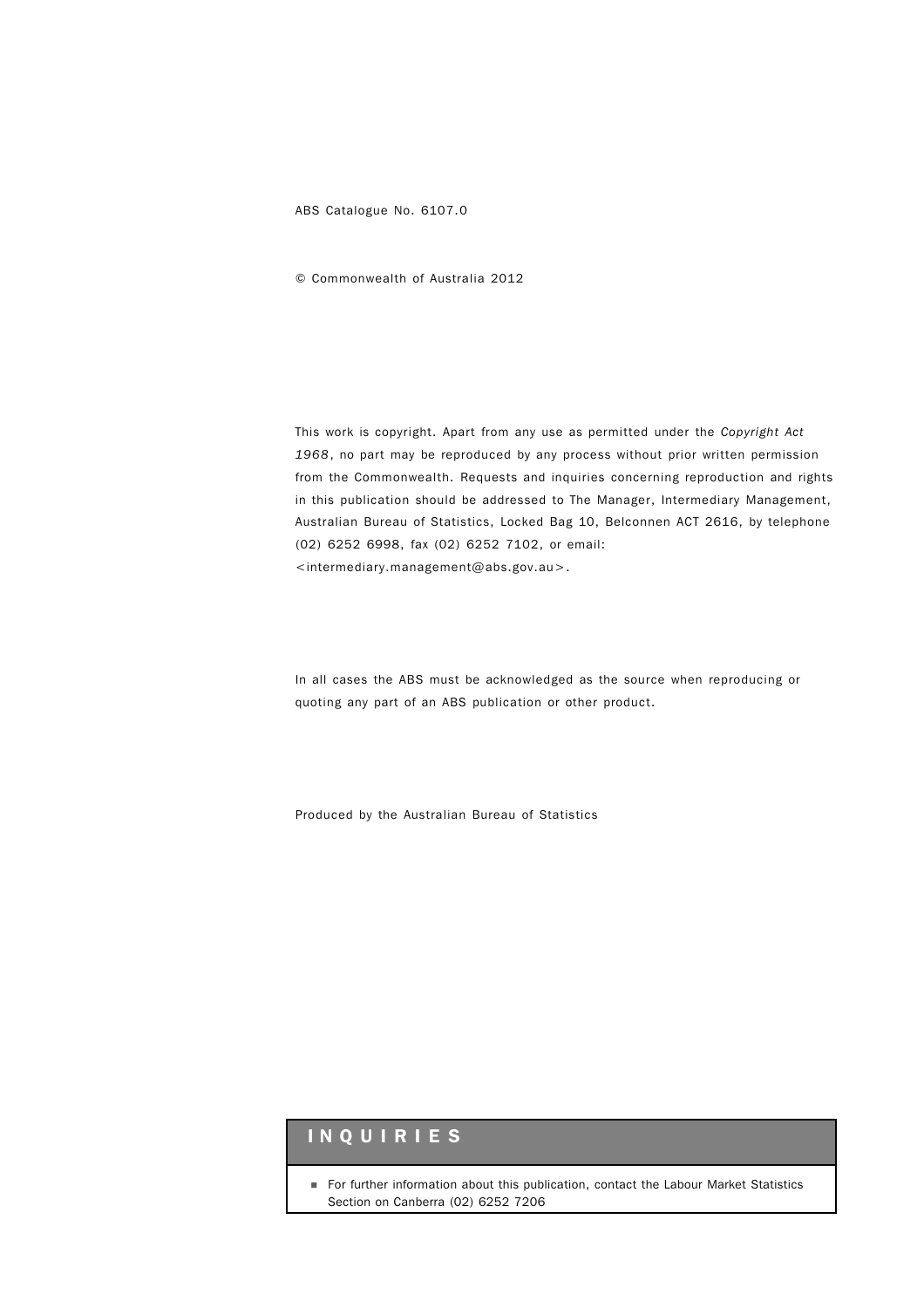#### CONTENTS

#### INTRODUCTION

#### *page*

|                                             | The ABS labour household surveys program $\dots \dots \dots \dots \dots \dots \dots \dots \dots \dots$ |
|---------------------------------------------|--------------------------------------------------------------------------------------------------------|
|                                             |                                                                                                        |
|                                             | Why review the labour household surveys program? $\dots \dots \dots \dots \dots \dots \dots$           |
|                                             |                                                                                                        |
|                                             |                                                                                                        |
|                                             | Purpose of this information paper $\dots \dots \dots \dots \dots \dots \dots \dots \dots \dots$        |
| DIRECTIONS FOR ABS LABOUR HOUSEHOLD SURVEYS |                                                                                                        |
|                                             |                                                                                                        |
|                                             |                                                                                                        |
|                                             | Labour Multipurpose Household Survey topics  11                                                        |
|                                             | Other potential developments that are not being progressed  11                                         |
| <b>IMPLEMENTATION</b>                       |                                                                                                        |
|                                             |                                                                                                        |
|                                             |                                                                                                        |
|                                             |                                                                                                        |
|                                             |                                                                                                        |
|                                             |                                                                                                        |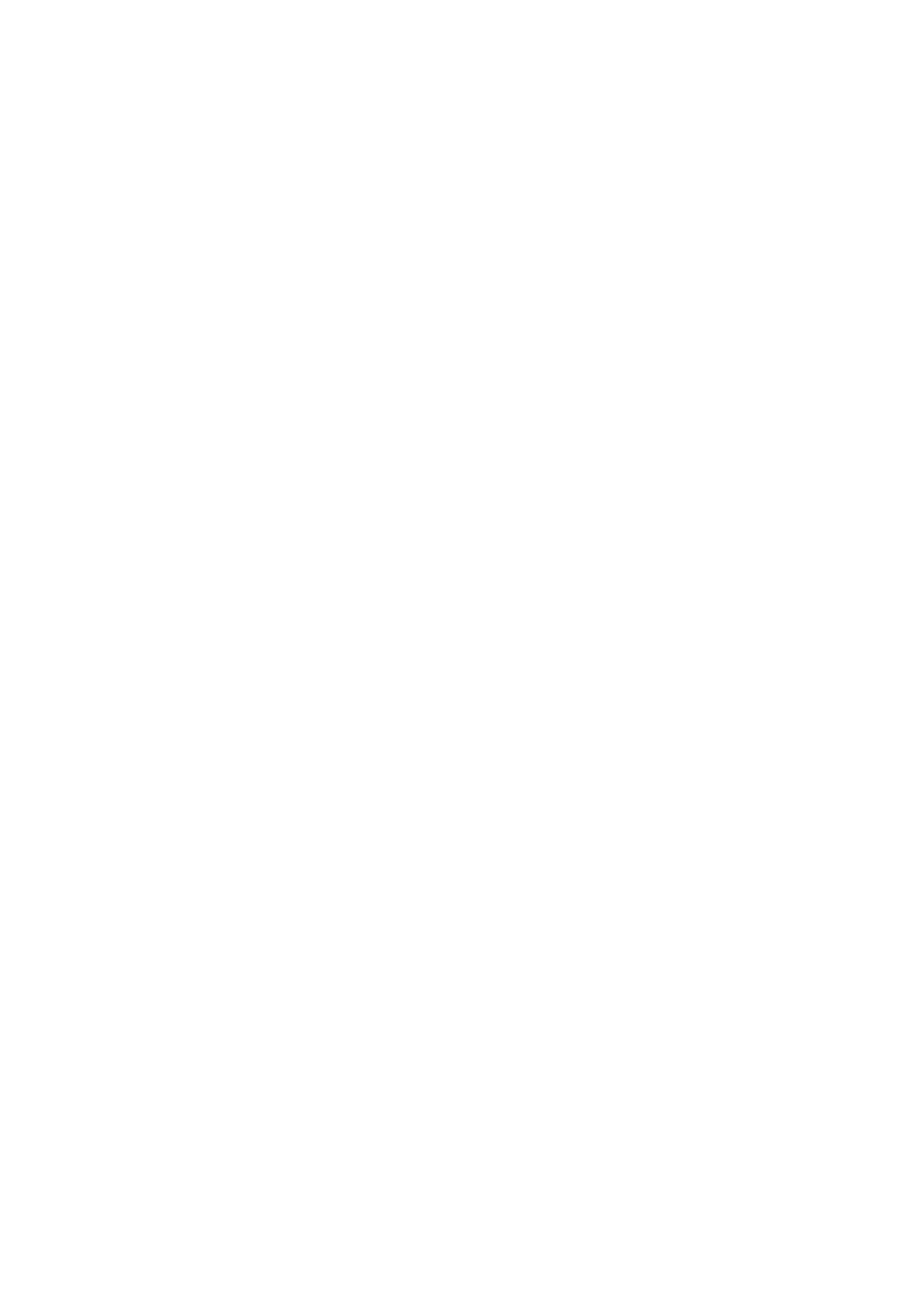#### INTRODUCTION

#### THE ABS LABOUR HOUSEHOLD SURVEYS PROGRAM

The Australian Bureau of Statistics (ABS) collects a range of data on the labour market through its suite of household and business surveys. These data support the compilation of important economic and social indicators. They provide insight into the economy and the effects of labour market policy; they are also about people — their participation in the labour force, success in finding employment, earnings and other benefits, type of work and working hours.

The labour household survey program currently comprises:

- ! the monthly Labour Force Survey (LFS), which provides key indicators of the labour market, including monthly estimates relating to employment, unemployment, participation, hours worked, and labour force transitions (gross flows); and quarterly estimates relating to underemployment, underutilisation, industry and occupation;
- ! a number of labour supplementary surveys, which provide more detailed information on particular labour market issues and population groups of interest, to complement and extend the information collected in the LFS; and
- ! a number of labour topics (collected on a financial year basis) on specific labour market issues and population groups of interest collected in the Multipurpose Household Survey (MPHS).

Labour supplementary surveys are currently conducted across five months of the year:

- ! the Labour Mobility survey and Labour Force Experience survey are conducted two-yearly in February, in alternate years;
- ! the Job Search Experience survey is conducted annually in July;
- ! the Employee Earnings, Benefits and Trade Union Membership (EEBTUM) survey is conducted annually in August (with an expanded benefits module every six years);
- ! the Underemployed Workers survey and Persons Not in the Labour Force survey are both conducted annually in September; and
- ! the Forms of Employment survey (FOES) is conducted annually in November. This survey also includes a Working Time Arrangements survey conducted every three years, a Labour Hire module conducted every three years, and a Locations of Work survey conducted every six years.

The following labour topics are currently included within the MPHS program:

- ! Barriers and Incentives to Labour Force Participation (two-yearly);
- ! Retirement and Retirement Intentions (two-yearly); and
- ! Work Related Injuries (four-yearly).

In addition to these surveys, the Survey of Employment Arrangements, Retirement and Superannuation (SEARS) includes a labour component. SEARS was last conducted in 2007.

In late 2010, the ABS commenced a review of its labour household surveys program. The review aimed to improve the relevance of data released, maximise the coherence of interrelated topics and minimise the duplication of content. The scope of the review included the LFS, labour supplementary surveys and labour MPHS topics. Consideration was given to the program's continued relevance in contemporary labour market indicators, its ability to meet emerging priorities, and the relationships between content of the LFS, the supplementary surveys and MPHS topics. BACKGROUND TO THE REVIEW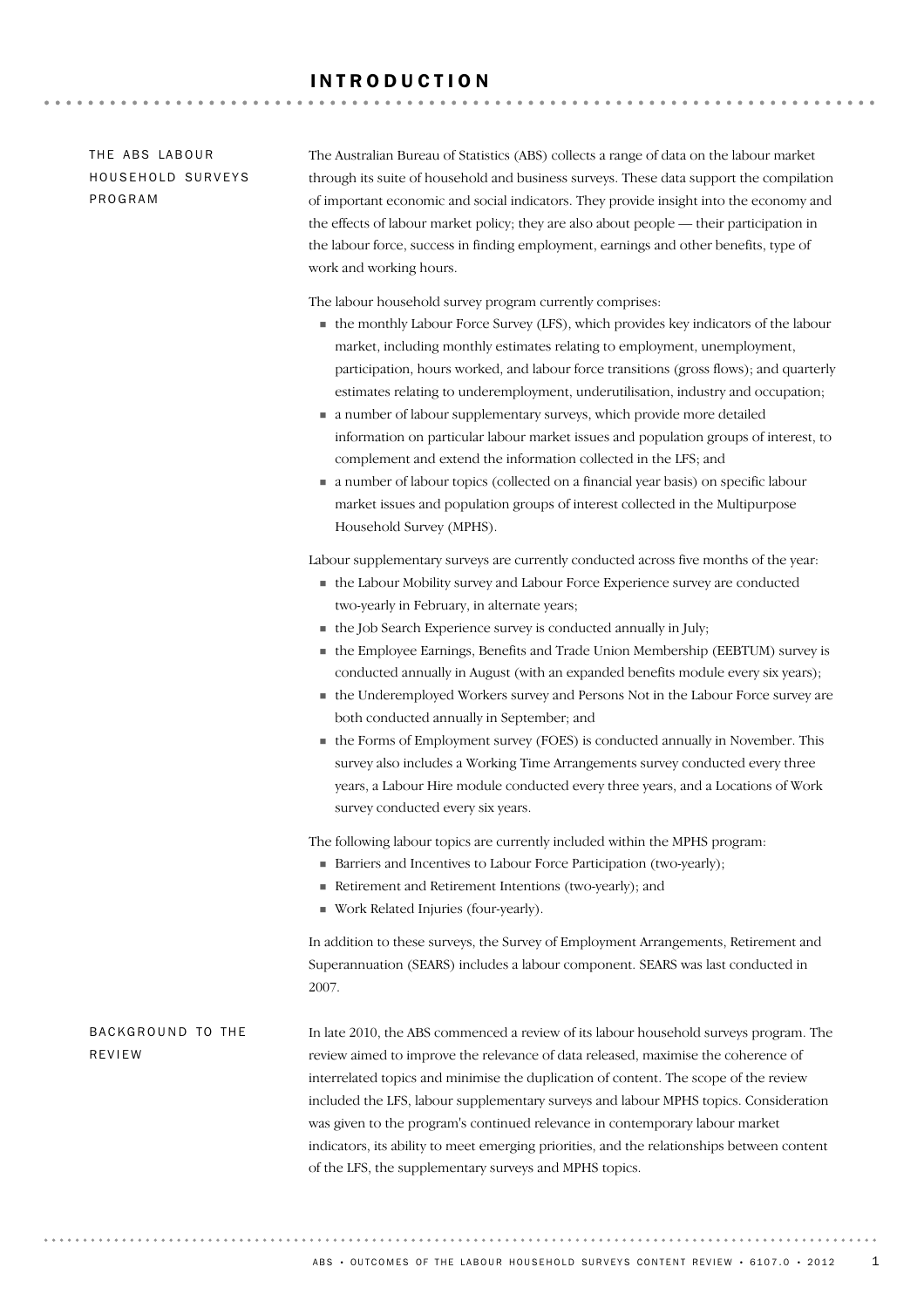## INTRODUCTION *continued*

| BACKGROUND TO THE<br>REVIEW continued                           | Considering all of these aspects of the labour household survey program ensured that<br>the proposed new program was based on a holistic 'labour household survey information<br>set' perspective, rather than being constrained on the basis of the existing content of<br>current surveys.                                                                                                                                                                                                                                                                                                                                                                                                                                                           |
|-----------------------------------------------------------------|--------------------------------------------------------------------------------------------------------------------------------------------------------------------------------------------------------------------------------------------------------------------------------------------------------------------------------------------------------------------------------------------------------------------------------------------------------------------------------------------------------------------------------------------------------------------------------------------------------------------------------------------------------------------------------------------------------------------------------------------------------|
| WHY REVIEW THE LABOUR<br>HOUSEHOLD SURVEYS<br>PROGRAM?          | Over recent years there have been many changes to the structure of the labour market<br>and the nature of work. It had also been many years since the ABS undertook a holistic<br>review of its labour household surveys program; many of the current labour surveys have<br>origins in the 1970's and 1980's, and as a result they, to some extent, reflect an outdated<br>view of work and the labour market, and the interest therein. Ad-hoc and survey specific<br>reviews have been conducted from time to time to keep the program as relevant as<br>possible, but a holistic review was needed to ensure ABS labour statistics continue to<br>deliver high quality, coherent, conceptually robust and relevant statistics into the future.     |
|                                                                 | There have also been increasing cost pressures on the ABS. As one of the larger survey<br>programs within the ABS, there was both the potential, and the necessity, to consider<br>how the program could be refined so that it continues to meet user requirements, but in<br>a more efficient and effective manner.                                                                                                                                                                                                                                                                                                                                                                                                                                   |
| CONSULTATION WITH<br>USERS OF ABS LABOUR<br><b>STATISTICS</b>   | User consultation was a critical component of the labour household surveys content<br>review and was conducted in a number of stages. Initial discussions were held with key<br>users and members of the ABS's Labour Statistics Advisory Group in early 2011, which<br>shaped some of the broad requirements, potential developments and initial priorities.                                                                                                                                                                                                                                                                                                                                                                                          |
|                                                                 | A user consultation package, which comprised background information and a range of<br>questions and issues on which to provide feedback, was then distributed to a wide range<br>of users in mid 2011. A number of discussions and meetings were held with key users,<br>who were also encouraged to provide written submissions to the review. A note<br>outlining the review was included in Australian Labour Market Statistics (cat. no.<br>6105.0) and on the Labour Topics @ A Glance Page on the ABS web site, inviting<br>comments.                                                                                                                                                                                                            |
|                                                                 | The consultation process was generally constructive, with many users providing valuable<br>feedback on unmet needs and priorities, as well as suggestions for improvements to the<br>survey program. All comments and views were considered, with practicalities, cost and<br>feasibility of the changes determining the extent to which they were adopted.                                                                                                                                                                                                                                                                                                                                                                                            |
| BENEFITS OF CHANGING<br>THE LABOUR HOUSEHOLD<br>SURVEYS PROGRAM | The outcomes of the labour household surveys content review will lead to<br>improvements across the survey program to provide a more comprehensive suite of<br>labour statistics. The main advantages are summarised in the four areas below.<br>• More information will be available from the core LFS, resulting in a richer array of<br>data with key measures released more frequently. Key data, such as<br>underemployment and underutilisation rates, will be released monthly rather than<br>quarterly, while some information that had been released annually from the<br>supplementary surveys will be released quarterly from the LFS. Some additional<br>measures will also be included, such as educational attainment and retrenchments. |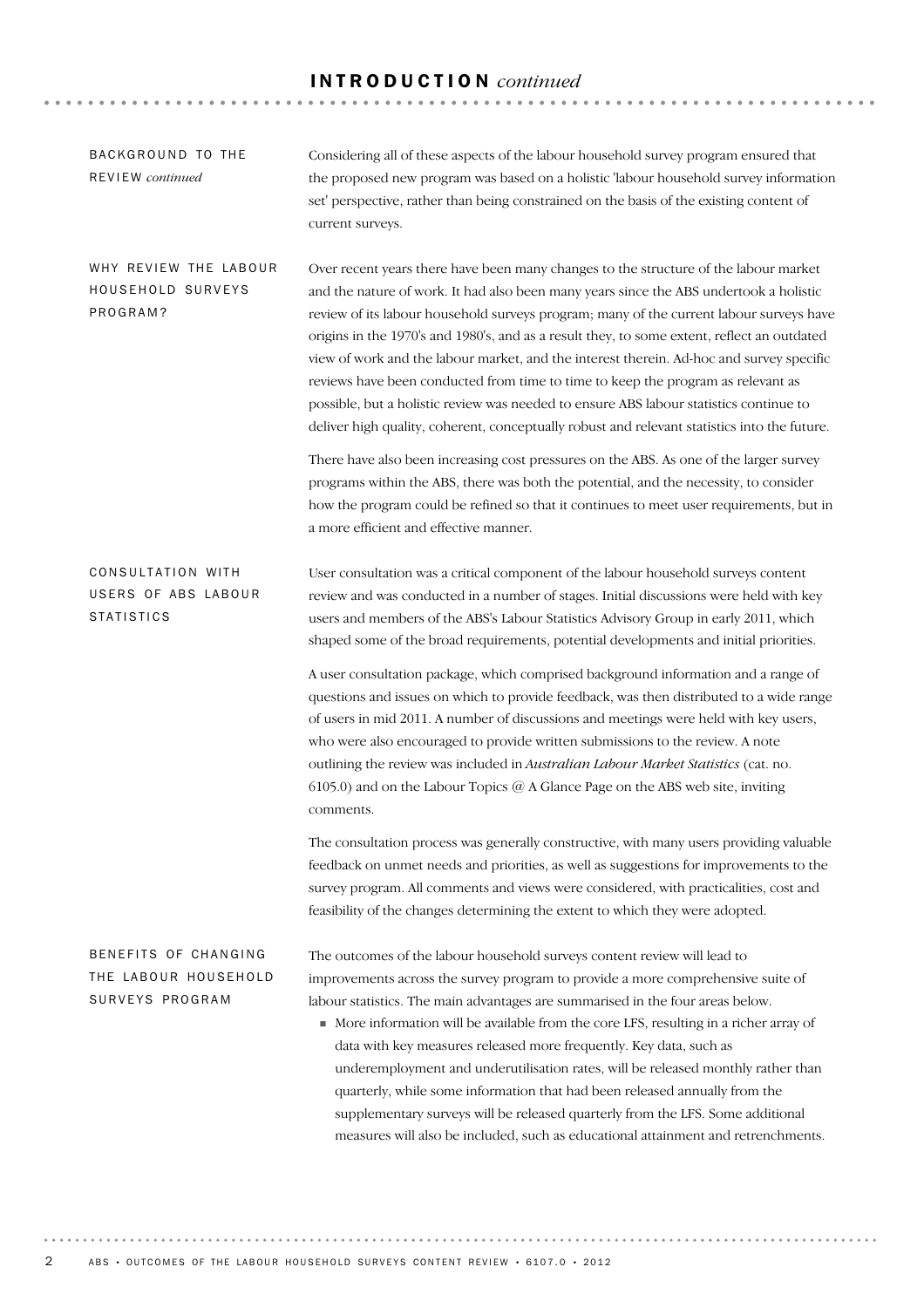#### INTRODUCTION *continued*

BENFFITS OF CHANGING THE LABOUR HOUSEHOLD SURVEYS PROGRAM *continued*

PURPOSE OF THIS INFORMATION PAPER

- ! Richer datasets from the labour supplementary surveys, with interrelated topics combined to better enable analysis of key labour market linkages between groups and topics, for example earnings with employment arrangements. Some additional, higher priority data, such as overwork, will be added to the surveys to better inform on contemporary labour market issues.
- ! More capacity in the ABS household survey program to run additional supplementary surveys - either existing topics more frequently or new user funded surveys to respond to emerging labour or social issues.
- ! An overall reduction in the burden placed on survey respondents across the labour household surveys program, due to reduced duplication and better coherence of content. Despite this overall reduction in respondent burden, there may be a small increase in average interview times in some specific months, for example August.

This information paper outlines the intended changes to the labour household survey program resulting from the review, as well as expected timing for their implementation. The directions and changes that are outlined in this paper may change subject to testing and an assessment of statistical impact, to ensure that the changes will not have an adverse impact on respondent burden or on LFS estimates.

A second information paper is planned to be released in 2014 following testing in late 2013 and early 2014. This subsequent paper will provide more detailed information on the content of each of the surveys and the dissemination of the statistics.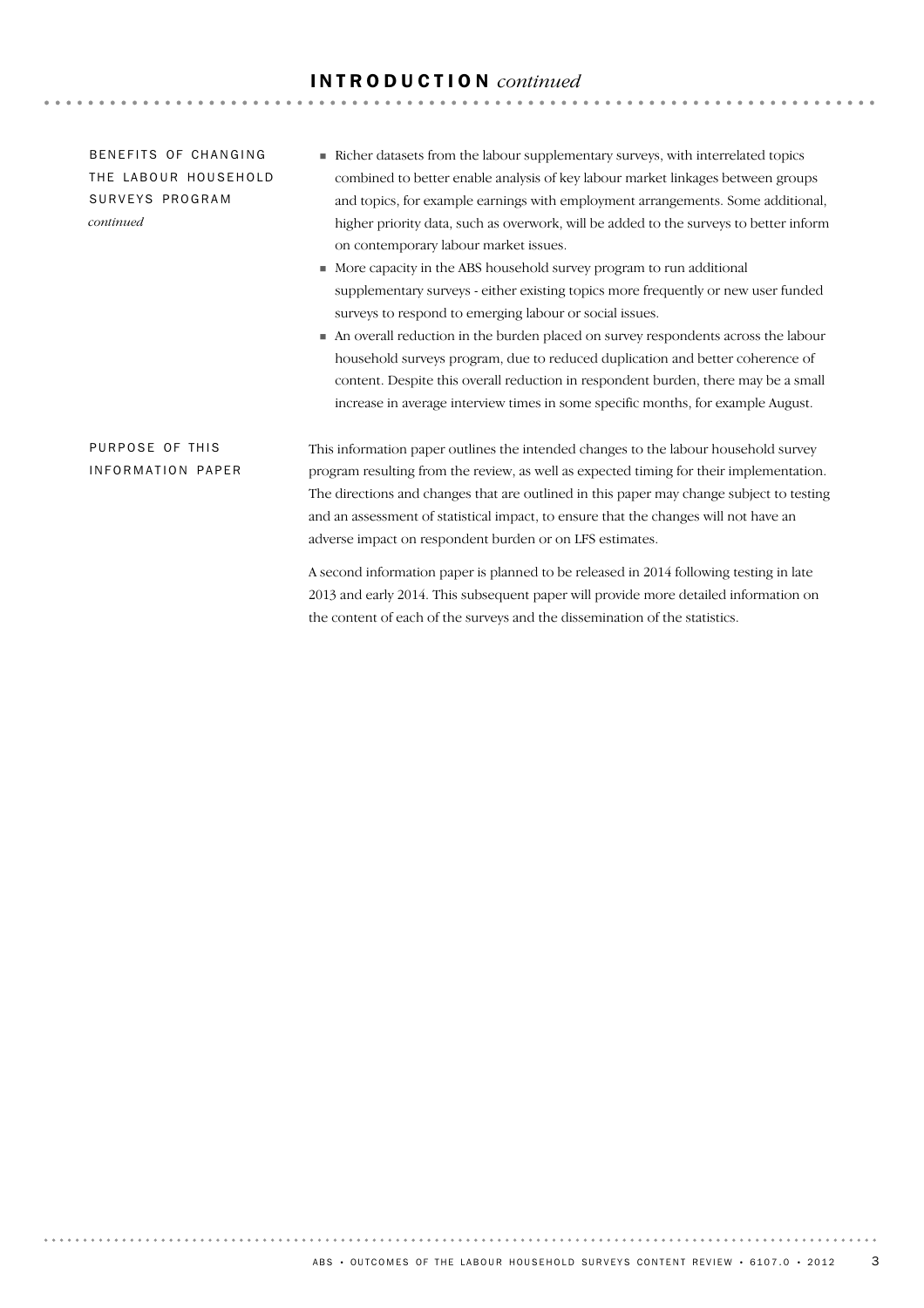#### DIRECTIONS FOR ABS LABOUR HOUSEHOLD SURVEYS

*A number of changes are planned for the core monthly and quarterly LFS, the labour supplementary surveys, and the labour MPHS topics. These proposed changes are discussed below. As noted, the exact details may change subject to testing and an assessment of statistical impact.*

A number of developments are planned in relation to the content of the LFS that will improve conceptual robustness and relevance of the survey, improve the frequency and timeliness of key data, or enable critical labour market linkages that are not currently possible. THE LABOUR FORCE SURVEY

Underemployment is increasingly being recognised as a key measure of spare capacity in the labour market, and a significant economic and social issue. In the late 1970s and 1980s, the underemployment rate was considerably lower than the unemployment rate, and there were approximately half as many underemployed people as unemployed people. In more recent times, the number underemployed workers has been significantly higher than the number of unemployed. *Measures of underemployment*

> Currently, underemployment estimates are released quarterly. They are also not available to the same level of detail as unemployment estimates.

> From July 2014, the ABS will increase the reporting frequency of the underemployment rate and labour force underutilisation rate from quarterly to monthly. The underemployment and underutilisation information will be integrated into LFS output so it accompanies unemployment information.

In addition to the changes identified above, the ABS also plans to increase the scope of the underemployment measures to include all employed people. The current approach to underemployment statistics only asks people who are employed part-time if they are wanting, and available, to work more hours. The change will ask all employed people about whether they want, and are available, to work more hours.

In addition to headcount underemployment and underutilisation measures, the ABS produces annual volume measures of underemployment and underutilisation, and releases them in *Australian Labour Market Statistics* (cat. no. 6105.0). Volume measures relate to the quantum of unused potential hours of labour, and are compiled using information collected in the Job Search Experience survey in July, the Underemployed Workers survey in September and the LFS in August. They are often more relevant for analysing the spare capacity of the labour force than headcount measures, as they take into account the number of hours sought and additional hours preferred by individuals. *Volume measures of labour underutilisation*

> From July 2014, the ABS will increase the frequency of the volume measures of labour underutilisation from annual to quarterly, and change the source from the Job Search Experience and Underemployed Workers supplementary surveys to the quarterly module of the LFS.

There are strong linkages between educational attainment and labour market outcomes, particularly earnings. Educational attainment is also important in the context of understanding productivity and the quality of labour inputs. *Educational attainment*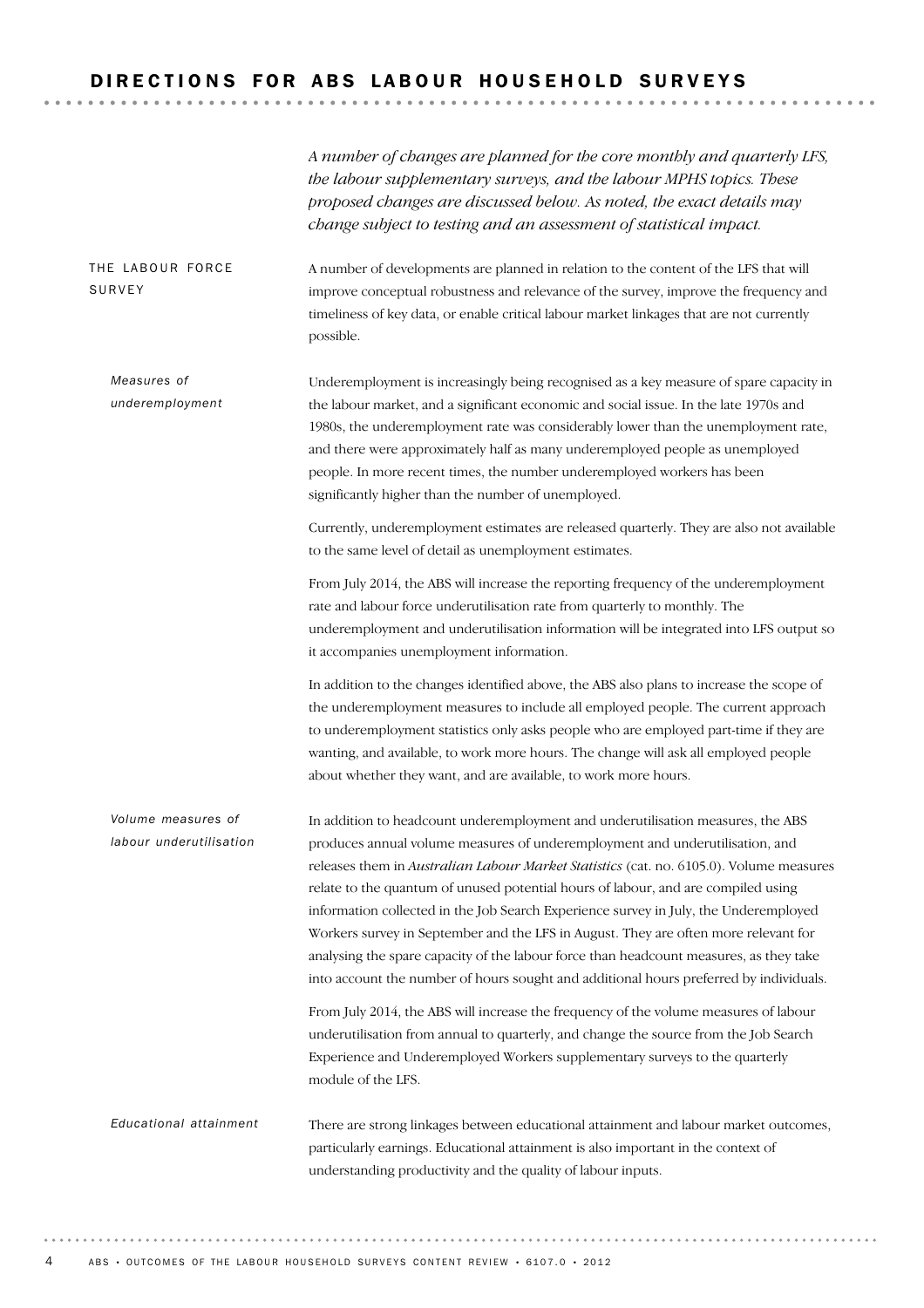| Educational attainment<br>continued      | At present, educational attainment information is not collected in the LFS, and is only<br>available from the MPHS and selected labour supplementary surveys. While the Survey of<br>Education and Work (SEW) provides a comprehensive source of educational attainment<br>information cross-classified with key labour force indicators, it is only conducted<br>annually and does not include other labour market and employment-related<br>characteristics.                                                                                                                                                                                                                                                                                                                                                                                                                                          |  |  |
|------------------------------------------|---------------------------------------------------------------------------------------------------------------------------------------------------------------------------------------------------------------------------------------------------------------------------------------------------------------------------------------------------------------------------------------------------------------------------------------------------------------------------------------------------------------------------------------------------------------------------------------------------------------------------------------------------------------------------------------------------------------------------------------------------------------------------------------------------------------------------------------------------------------------------------------------------------|--|--|
|                                          | From July 2014, the ABS will include educational attainment in the LFS on a monthly<br>basis. This information will be collected from respondents who are in the 'incoming<br>rotation group' of the survey, and will be 'rolled forward' for subsequent months (that is,<br>respondents will only be asked about their educational attainment in their first month in<br>the survey, with that information carried over for the respondent's subsequent seven<br>months in the survey). For people who are currently studying (whose educational<br>attainment may change over the course of their participation in the LFS), information<br>will be sought throughout the LFS period on changes to their educational attainment.<br>Educational attainment information will therefore be available in the monthly LFS<br>product set, as well as in all labour supplementary surveys and MPHS topics. |  |  |
| Casual work                              | The nature of employment in Australia has become more diverse over the past two<br>decades, with growth in forms of employment other than the 'traditional' arrangement of<br>full-time, ongoing wage or salary job, with regular hours and paid leave. One such form<br>of employment is casual work. Casual employment is of particular interest because of<br>concerns about the working conditions, career opportunities and job security of casual<br>workers compared with other employees.                                                                                                                                                                                                                                                                                                                                                                                                       |  |  |
|                                          | There is no single measure of casual employment, given the myriad of contexts in which<br>casual work can be considered. However the most objective (and commonly used)<br>measure of casual employment relates to the entitlement to paid holiday and sick leave,<br>i.e. employees who do not have an entitlement to paid holiday leave or paid sick leave<br>are regarded as casual. Other measures, such as whether someone identifies as a casual,<br>or whether they have a guaranteed minimum number of hours, are also useful, albeit<br>more subjective.                                                                                                                                                                                                                                                                                                                                       |  |  |
|                                          | At present, entitlements to paid holiday leave and paid sick leave are collected in a<br>number of supplementary surveys. However, it is not possible to easily produce a<br>coherent time series as the data are contained in different datasets and in some cases<br>based on only subsets of the employed population.                                                                                                                                                                                                                                                                                                                                                                                                                                                                                                                                                                                |  |  |
|                                          | To improve the coherence of the time series of data available, and to increase the<br>prominence and visibility of the data, entitlements to paid holiday and paid sick leave will<br>be collected in the LFS on a quarterly basis, and incorporated into the LFS product set.                                                                                                                                                                                                                                                                                                                                                                                                                                                                                                                                                                                                                          |  |  |
| Public and private sector<br>information | Following the discontinuation of the private sector component of the Survey of<br>Employment and Earnings (SEE) in 2002, the ability for the ABS to provide a simple<br>measure of 'sector of employment' has been limited. While some information can be<br>obtained from the EEBTUM supplementary survey or other economic surveys, the review<br>found significant unmet demand for robust estimates of sector of employment from a<br>range of users.                                                                                                                                                                                                                                                                                                                                                                                                                                               |  |  |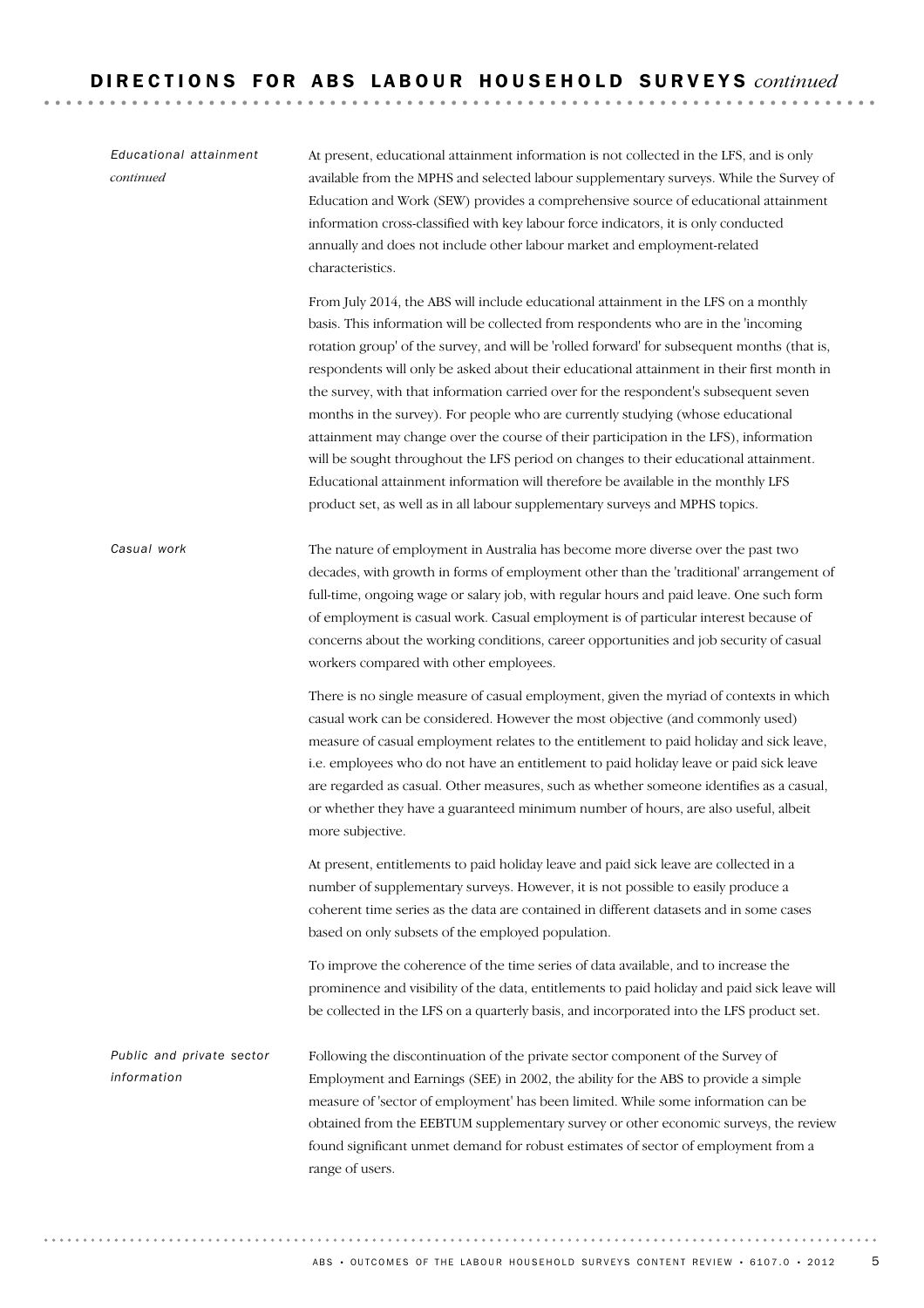Information on retrenchments is critical to understanding the performance of the labour market, particularly during economic downturns. Currently, retrenchment information is available from the two-yearly Labour Mobility supplementary survey. However the data are limited due to the frequency of the survey (every 2 years) and scope of retrenchments (during the 12 month period up to the survey). Retrenchment data for the unemployed population can also be obtained on a quarterly basis from the LFS, although it is not available in any standard product. The article Retrenched Unemployed People in the April 2010 issue of *Australian Labour Market Statistics* (cat. no. 6105.0) provided an analysis of retrenchment using LFS data, and was well-received by key users. However, it could not include all retrenchments because the LFS does not currently identify people who had been retrenched and either subsequently found another job or are now not in the labour force. *Retrenchment* There are currently two main employment classifications used in labour statistics: Status in Employment and Employment Type. The LFS uses the Status in Employment classification for its standard output, while the labour supplementary surveys (and other social surveys) predominantly use the Employment Type classification. Status in Employment is necessary in the context of national accounting and the measurement of income, as 'compensation of employees' (the largest component of gross domestic product) is based on the System of National Accounts definition of 'employee'. However, it does not provide the most useful representation for analysis of the labour market. The Employment Type classification is considered preferable for most labour market analyses. Unlike Status in Employment, Employment Type aims to capture the fundamental nature of employment, that is, whether a person works for an employer or operates their own business, regardless of the legal status of that business. This means that in the Status in Employment classification, people who operate their own incorporated enterprise (Owner Managers of Incorporate Enterprises - OMIEs) are included in the Employees category, whereas in the Employment type category, this group is identified separately within the Employee category. To overcome the complexities, and potential misinterpretation or comparison of data, the ABS will be revising the Status in Employment classification so that it provides a single labour market relevant classification that can meet all uses. This will be achieved by removing OMIEs from the Employees category and having them separately identified. As a result, the Employment Type classification will no longer be required. While the Status in Employment classification will be different, there will effectively be no break in LFS series as the categories will be conceptually consistent and able to be aggregated or disaggregated to match the previous version of the Status in Employment classification and the Employment Type classification. *Employment classifications* From 2014, the ABS will include public and private sector employment estimates each quarter in the LFS product set. The information required to produce this information is already collected on a quarterly basis as part of the collection and coding of industry data, and will be added to the processing and compilation of LFS estimates. *Public and private sector information continued*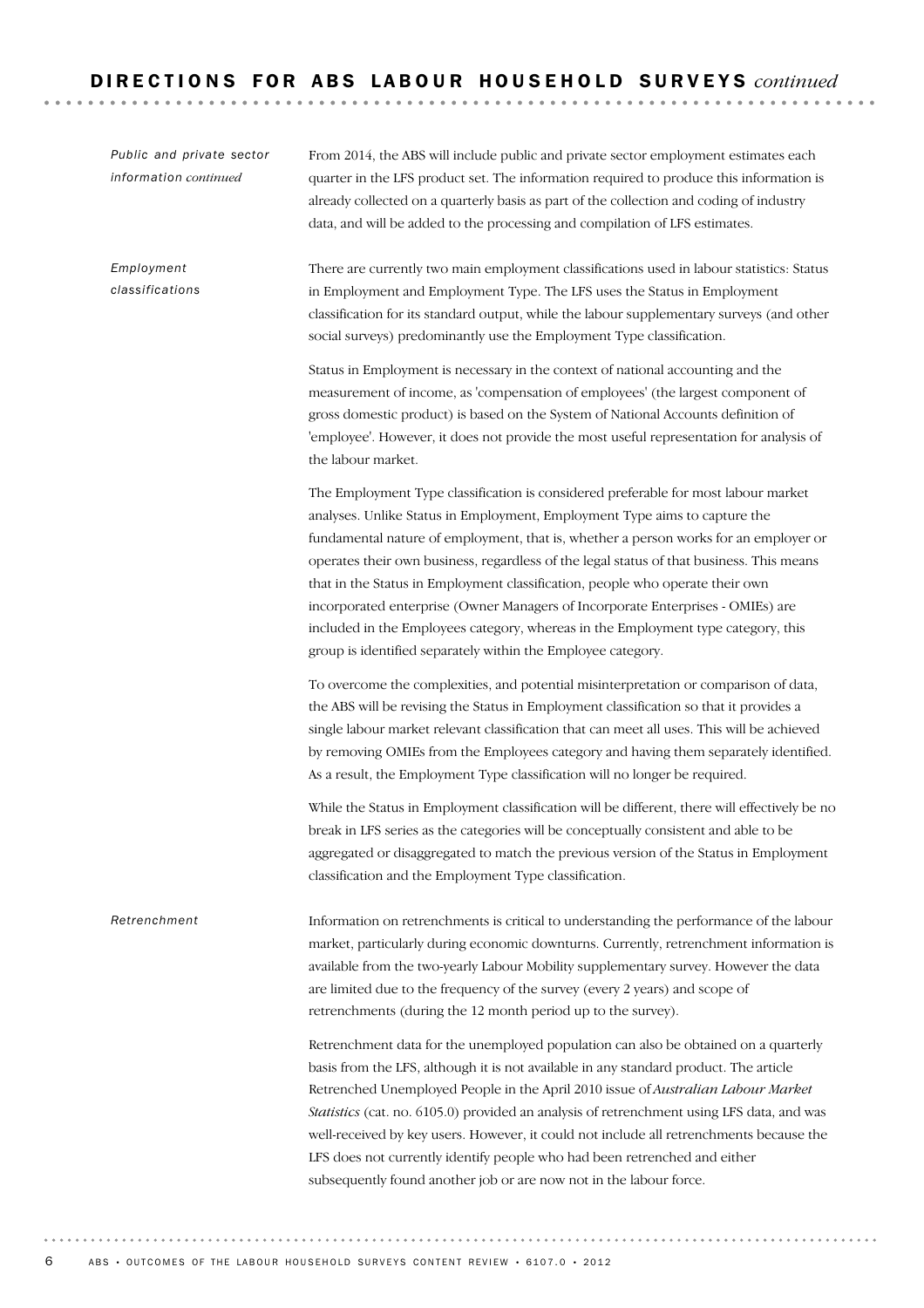| Retrenchment continued                     | To address the need for a comprehensive and frequent measure of retrenchment,<br>information on retrenchment will be collected every quarter in the LFS and incorporated<br>into the LFS product set. The quarterly retrenchment information will inform on all<br>people aged 15 years and over who had been retrenched or made redundant in the past<br>three months, irrespective of their current labour force status.                                                                                                                                                                                                                                                                                                                                                                                                           |
|--------------------------------------------|--------------------------------------------------------------------------------------------------------------------------------------------------------------------------------------------------------------------------------------------------------------------------------------------------------------------------------------------------------------------------------------------------------------------------------------------------------------------------------------------------------------------------------------------------------------------------------------------------------------------------------------------------------------------------------------------------------------------------------------------------------------------------------------------------------------------------------------|
| Duration with current<br>employer/business | Information on the continuous duration with a current employer/business is currently<br>collected from employed people in the LFS on a quarterly basis. While a considerable<br>amount of detail is captured on the durations of less than one year, no detail is collected<br>on durations of more than one year. Only FOES collects more detailed breakdowns of<br>periods over one year (e.g. single years between 1 and 20 years, and 'More than 20<br>years').                                                                                                                                                                                                                                                                                                                                                                  |
|                                            | From July 2014, the ABS will collect more detailed information on duration with current<br>employer/business in the LFS on a quarterly basis. These data will be released as part of<br>the quarterly LFS product set as well as the labour supplementary surveys.                                                                                                                                                                                                                                                                                                                                                                                                                                                                                                                                                                   |
| Full-time and part-time<br>job search      | The LFS collects information from unemployed people on whether they are looking for<br>full-time or part-time work. However, the current sequencing of the survey questionnaire<br>results in people being asked if they are looking for part-time work only if they indicate<br>that they have not been looking for full-time work. As a result, people who have looked<br>for both full-time work and part-time work are not identified.                                                                                                                                                                                                                                                                                                                                                                                           |
|                                            | From July 2014, the ABS will change the sequencing of the LFS questions on full-time or<br>part-time job search so that all unemployed people are asked whether they are looking<br>for either full-time work, part-time work, or both.                                                                                                                                                                                                                                                                                                                                                                                                                                                                                                                                                                                              |
| Number of jobs in the<br>economy           | While estimates of employment from the LFS refer to counts of employed people rather<br>than the number of jobs, there is continued interest from users and commentators in the<br>number of jobs in the labour force, particularly in relation to full-time and part-time jobs.<br>Multiple job holding is the main reason why estimates of employment from the LFS<br>cannot be equated to estimates of jobs. The LFS does capture the existence of multiple<br>job-holding on a monthly basis, through identifying people with more than one job, but<br>this information is not included in any standard product.                                                                                                                                                                                                                |
|                                            | Using the information that is already collected, the ABS intends to release more<br>information from the LFS on the number of jobs in the labour market, to complement<br>the measures of total employment.                                                                                                                                                                                                                                                                                                                                                                                                                                                                                                                                                                                                                          |
| Improving 'gross flows'<br>data            | 'Gross flows' shows movements of people between the different labour force status from<br>one month to the next, rather than just the status at a point in time. By considering the<br>sample that responded to the LFS in consecutive months, the labour force status for<br>both months can be compared. The rotating sample design of the LFS means that only<br>about 80% of the sample for any given month can be matched to the corresponding<br>record in the previous month, with the other 20% being people who are new to the<br>sample, leaving the sample, or sample loss. Currently, 'gross flows' data are published<br>using the weights from the 80% of the sample, which means the estimates only cover<br>approximately 80% of the population (13.7 million out of 17.7 million). This limits their<br>usefulness. |
|                                            |                                                                                                                                                                                                                                                                                                                                                                                                                                                                                                                                                                                                                                                                                                                                                                                                                                      |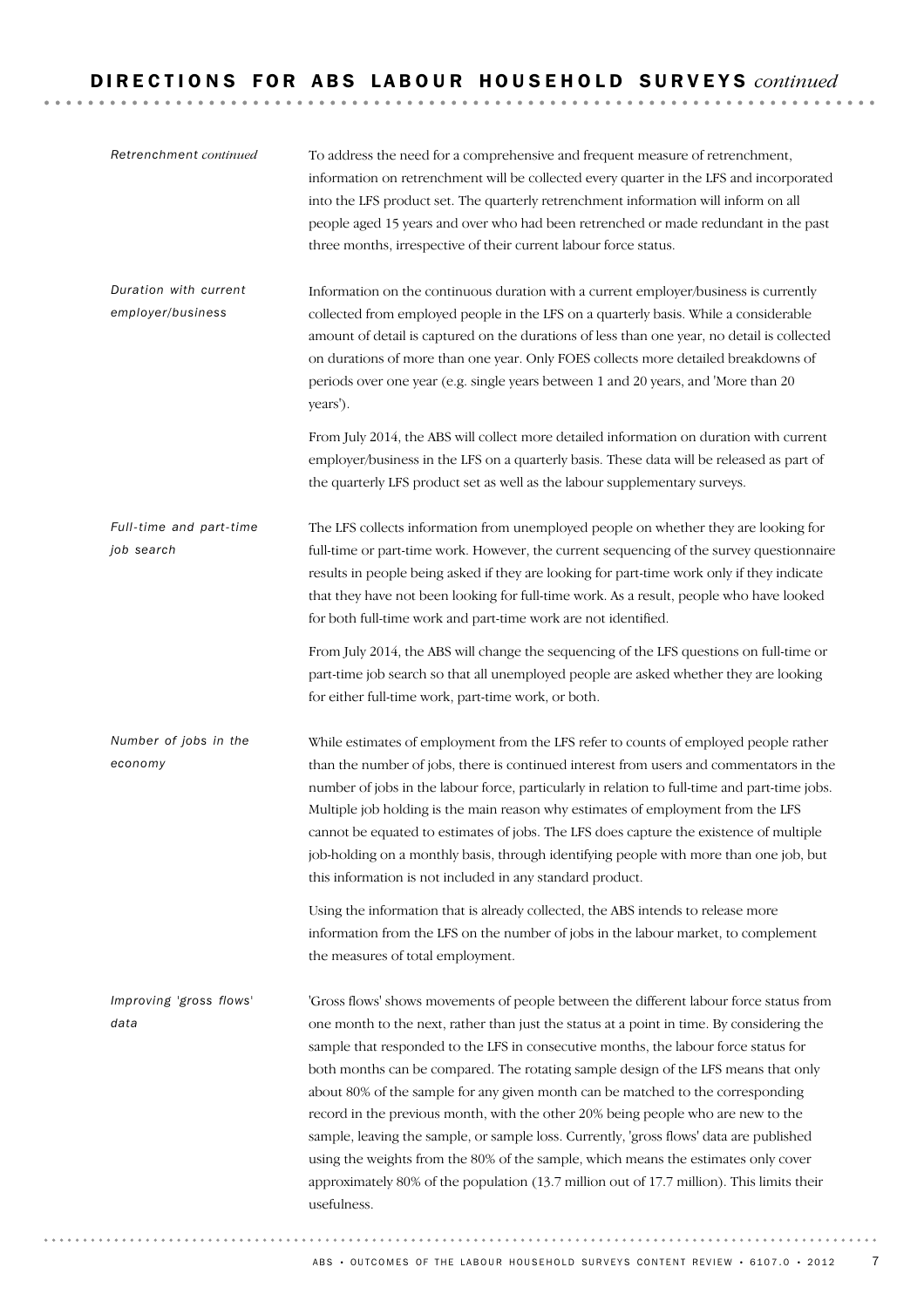| Improving 'gross flows'<br>data continued                                | The ABS intends to improve the 'gross flow' estimates by making them more<br>representative of the full sample and publish more information on the changing nature<br>of the Labour Force sample.                                                                                                                                                                                                                                                                                                                                                                                                                                                                                                                                                                 |
|--------------------------------------------------------------------------|-------------------------------------------------------------------------------------------------------------------------------------------------------------------------------------------------------------------------------------------------------------------------------------------------------------------------------------------------------------------------------------------------------------------------------------------------------------------------------------------------------------------------------------------------------------------------------------------------------------------------------------------------------------------------------------------------------------------------------------------------------------------|
| Longitudinal Labour Force<br>Survey Confidentialised<br>Unit Record File | The review found that there is increasing demand from users for access to microdata to<br>analyse people's transitions into and out of employment and unemployment, rather than<br>solely using the standard LFS products or customised requests relating to point-in-time<br>estimates. The ABS released a longitudinal Labour Force and Supplementary Surveys<br>Confidentialised Unit Record File (CURF) in December 2012. This CURF provides a rich<br>source of detailed labour market dynamics data, and will enable users and researchers to<br>analyse the longitudinal microdata to gain a better understanding of people's movements<br>over time in the labour market.                                                                                 |
|                                                                          | The CURF is available through the ABS's Remote Access Data Laboratory, with the first<br>release of the CURF containing data for the months January 2008 to December 2010.<br>Updates to the CURF are expected be released on an annual basis.                                                                                                                                                                                                                                                                                                                                                                                                                                                                                                                    |
| Aggregate monthly hours<br>worked                                        | The development of the 'aggregate monthly hours worked' series has been one of the<br>most important developments in the LFS in recent years. Users have found the<br>information invaluable in better understanding labour productivity and the performance<br>of the labour market and economy, particularly during economic downturns. Currently<br>the data are available for full-time/part-time status by sex; state; and industry sector.                                                                                                                                                                                                                                                                                                                  |
|                                                                          | The review found a strong demand for further disaggregations of aggregate monthly<br>hours worked data, particularly full-time/part-time status by state by sex; and by industry<br>division. As a result, aggregate monthly hours worked will be expanded to include a<br>number of new series to meet this demand.                                                                                                                                                                                                                                                                                                                                                                                                                                              |
| Monthly industry<br>estimates                                            | Data relating to industry of employment is currently available on a quarterly basis from<br>the LFS. The review found strong user demand for industry information to be available<br>on a monthly, rather than quarterly, basis. The current approach to collecting industry<br>information on a quarterly basis could not be applied to the monthly collection, as it<br>would result in even more volatile series, present an unacceptable burden on<br>respondents, and is likely to have prohibitive costs.                                                                                                                                                                                                                                                   |
|                                                                          | Alternative approaches to producing industry data on a monthly basis from the LFS are<br>being investigated, and the ABS will develop a strategy for monthly industry estimates in<br>consultation with key users.                                                                                                                                                                                                                                                                                                                                                                                                                                                                                                                                                |
| LABOUR SUPPLEMENTARY<br><b>SURVEYS</b>                                   | A key outcome of the review is the consolidation of the labour supplementary surveys<br>program into two surveys per year - run in February and August. One of the main<br>considerations during the review was to design a program that was more coherent, and<br>maximised the value of the information collected by ensuring that, as far as practicable,<br>all data relevant to an area of the labour market was collected at the same time, and<br>included within the same dataset. The proposed content for the two supplementary<br>surveys has been developed based on an assessment of the subject matter and an<br>analysis of user requirements, and will result in a more streamlined, less fragmented,<br>program of labour supplementary surveys. |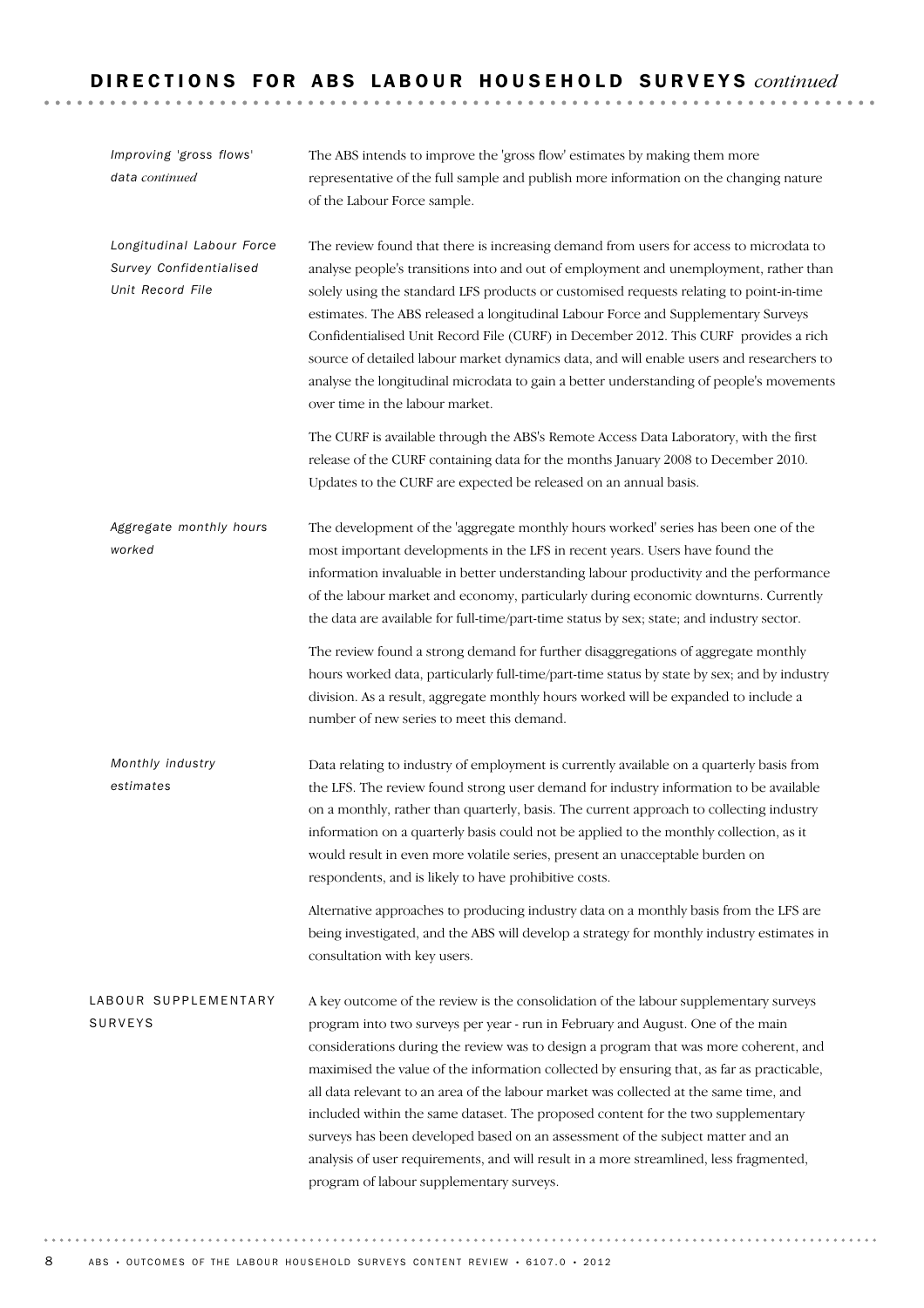#### LABOUR SUPPLEMENTARY SU R V E Y S *continued*

The changes are not expected to add significantly to respondent burden or to the average interview times in the respective months. This is due to reduced duplication in monthly content, the mutually exclusive nature of respondent groups within each of the surveys, and the dropping of some lower priority content. The overall outcome is expected to result in an overall reduction in respondent burden over the survey program.

The content of the two supplementary surveys are outlined in more detail below. The final content will be subject to testing and an assessment of statistical impact, to ensure that the changes to the surveys will not have an adverse impact on respondent burden or on LFS estimates.

The August supplementary survey (Characteristics of Employment) will describe the key features of people's employment. It will integrate the Employee Earnings, Benefits and Trade Union Membership (EEBTUM), Forms of Employment (FOES), Working Time Arrangements (WTA) and Labour Hire (LH) surveys into one. *The August survey: Characteristics of Employment*

> The Locations of Work (LOW) survey, which is a six-yearly module also collected in conjunction with FOES, will be ceased as some information on locations of work is collected on the same frequency in the Survey of Employment Arrangements, Retirement and Superannuation (SEARS).

The survey will inform users on the following broad labour market issues:

- ! earnings in main job and all jobs
- **m** employment arrangements
- ! trade union membership
- ! non-standard employment
- $\blacksquare$  independent contracting
- work scheduling
- job security
- job flexibility

Including this range of topics into a single survey will result in a dataset that will enable analysis of the full range of key elements of people's employment and related outcomes. While EEBTUM, FOES and WTA have all collected information describing people's employment, each only provided part of the picture for understanding people's employment and related outcomes.

While the content of the August survey will largely be based on existing content, there are some changes that will be made to better inform on important issues. In particular, the survey will incorporate information on overwork, which was regarded as a high priority by many users during the consultation.

Due to the large amount of planned content, and to reflect that some of the data items are not required at an annual frequency, the August supplementary survey will comprise a core annual component, comprising around 2/3 of the overall content, with the remaining content included every two years on a rotating basis. The core component will contain question modules on characteristics of employment such as earnings, employment arrangements, job flexibility and trade union membership. The first of the two biennial modules will contain more detailed questions on earnings, trade union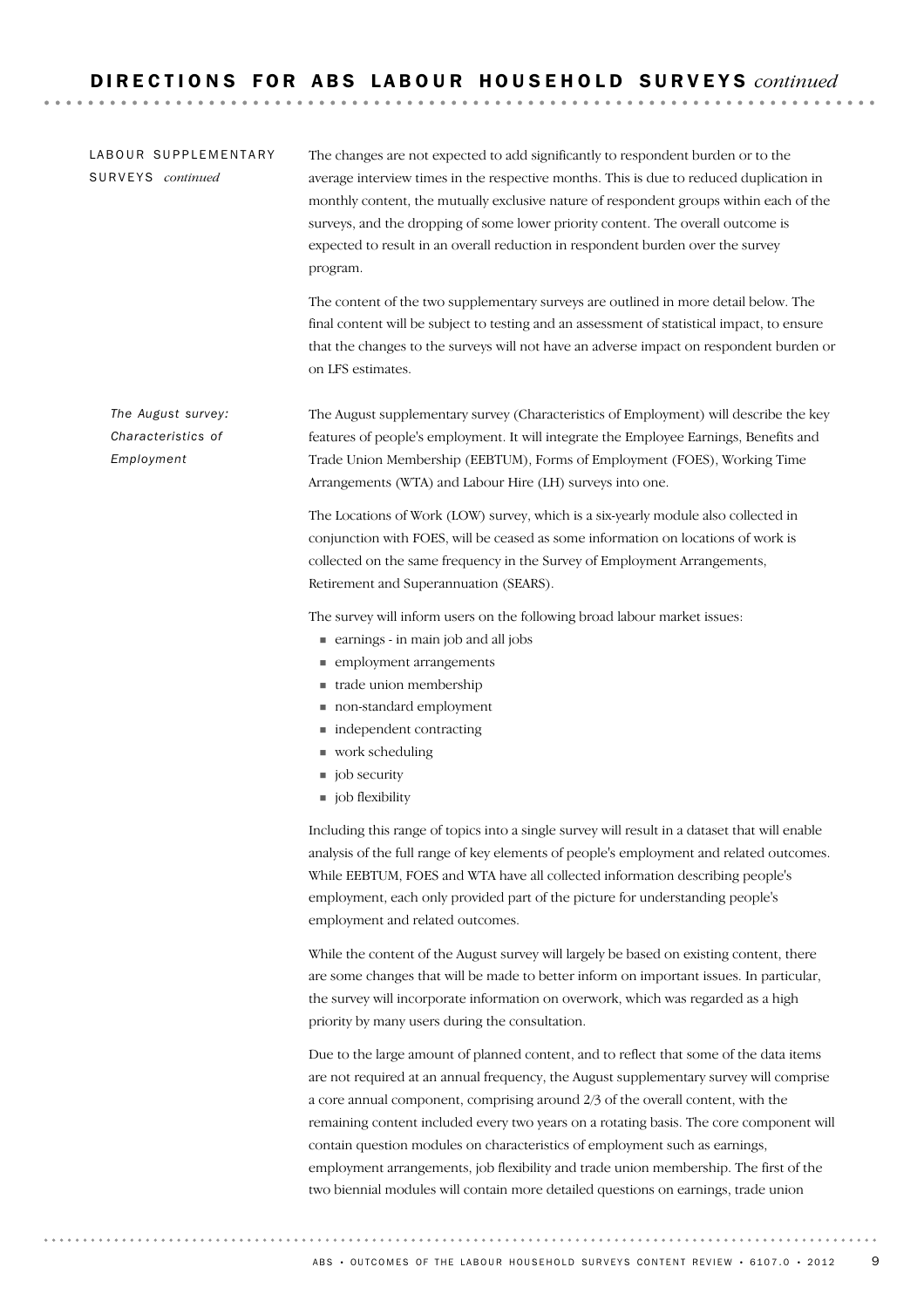*The August survey: Characteristics of Employment continued* membership, independent contracting, and labour hire. The second of the two biennial modules will contain more detailed questions on job flexibility, stability and scheduling.

*The February survey: Participation, Job Search and Mobility*

The February supplementary survey (Participation, Job Search and Mobility) will inform on unemployment, underemployment, labour force participation, job change and job search. It will integrate the key elements of the Labour Mobility, Job Search Experience (JSE), Underemployed Workers (UEW) and Persons Not in the Labour Force (PNILF) surveys into one. Labour Force Experience (LFE), which is currently run every two years alternating with Labour Mobility, will be ceased as the release of the longitudinal LFS CURF will enable better analysis of labour force transitions.

The survey will inform users on the following broad labour market issues:

- job change
- job mobility
- job search
- ! participation and increasing participation
- underemployment
- ! marginal attachment.

Including this range of topics into a single survey will result in a dataset that will enable analysis of people's experiences relating to job search, job change and increasing participation. While JSE, UEW, PNILF and Labour Mobility have all collected information describing people's transitions within and out of the labour force, each only provided part of the picture for understanding labour force participation and related outcomes.

While the content of the February survey will largely be based on existing content, there are some changes that will be made to better inform on important issues. In particular, the survey will expand information collected on job search (and job churn), by adding to information already collected on job search by the unemployed, by asking whether employed people looked for a job (and if so, the steps taken) and asking those not in the labour force who looked for work the steps they took. It will also provide more comprehensive information on geographic mobility, by broadening the scope of the data items on whether people would be prepared to move interstate or intrastate for a job to the unemployed, employed and some people not in the labour force.

*Impact of moving supplementary survey collection months*

The move to create two consolidated supplementary surveys will involve a change in collection month for a number of the existing supplementary survey topics, namely:

- ! JSE, UEW and PNILF will move from their current July or September months, to February.
- ! FOES, WTA and LH will move from their current November month to August

There is a risk that changes to the collection month and consolidation of the JSE, PNILF and UEW surveys will impact on comparisons of the data over a number of years, due to the potential for seasonal variations in the experiences of some of these groups.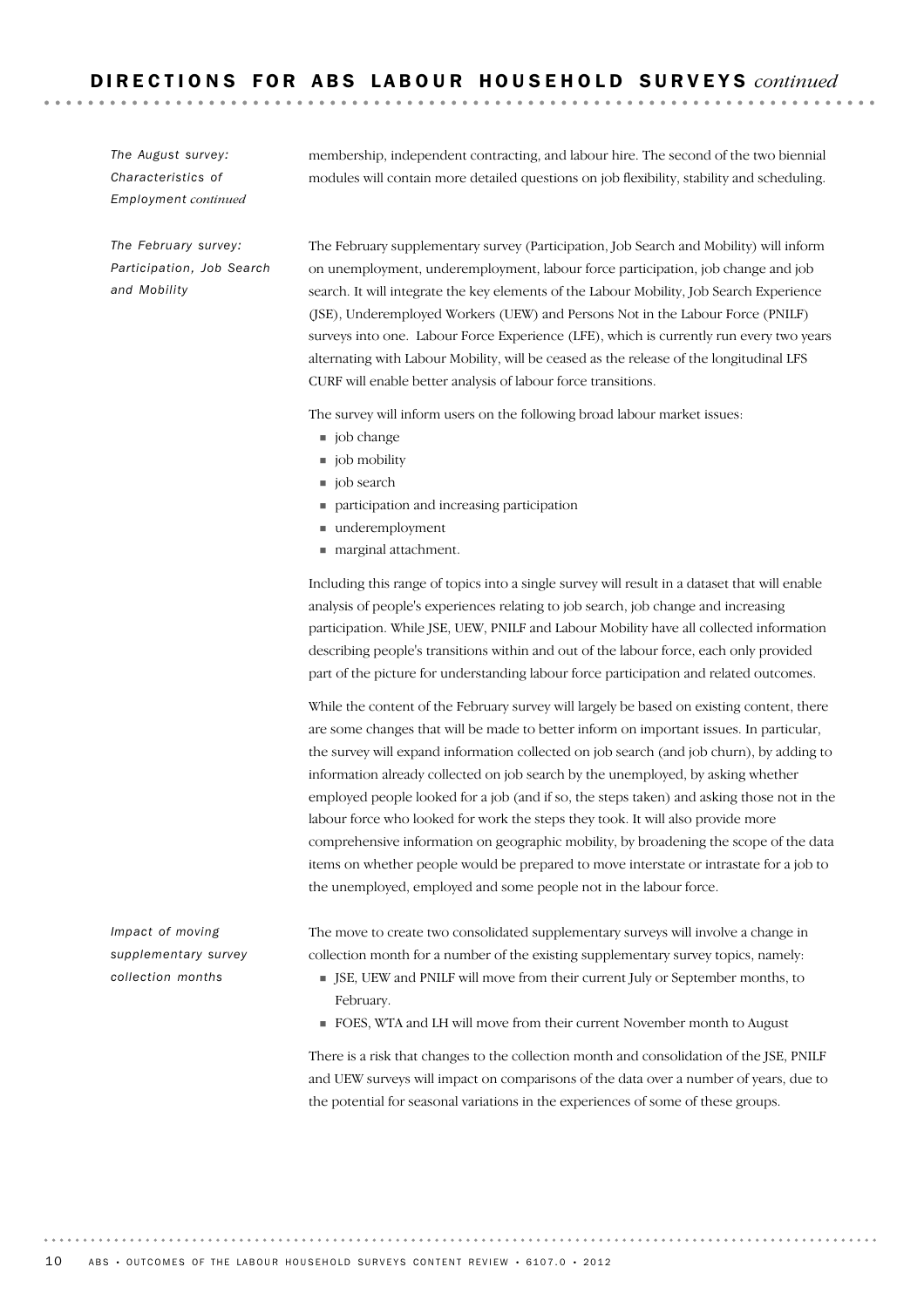| Impact of moving<br>supplementary survey<br>collection months continued | In order to better understand the impacts that the change in timing will have, all three<br>surveys (JSE, PNILF and UEW) will be conducted in February 2014 in a format that is<br>similar to their current format. This means that PNILF and UEW will be conducted in<br>September 2013 and then again in February 2014. In February 2015, the new<br>Participation, Job Search and Mobility survey will be begin.                                                                                                                                                                                                                                                         |  |
|-------------------------------------------------------------------------|-----------------------------------------------------------------------------------------------------------------------------------------------------------------------------------------------------------------------------------------------------------------------------------------------------------------------------------------------------------------------------------------------------------------------------------------------------------------------------------------------------------------------------------------------------------------------------------------------------------------------------------------------------------------------------|--|
|                                                                         | The ABS also intends to provide information from available data sources - particularly the<br>LFS - to assist users in understanding the impact of changing months, to support the<br>transition from July and September to the February reference period. This will assist<br>users to more easily determine the differences that may be attributed to changes in<br>collection month.                                                                                                                                                                                                                                                                                     |  |
| LABOUR MULTIPURPOSE<br>HOUSEHOLD SURVEY<br><b>TOPICS</b>                | While the review was primarily focussed on the content of the LFS and labour<br>supplementary surveys, it also considered the MPHS topics, including the<br>inter-relationships between the topics, their timing and their frequency. Apart from some<br>small improvements to the Barriers and Incentives to Labour Force Participation topic,<br>the content and frequency of the labour MPHS topics will remain largely unchanged.                                                                                                                                                                                                                                       |  |
| Barriers and Incentives to<br>Labour Force Participation                | The scope of Barriers and Incentives to Labour Force Participation is currently restricted<br>to people who are working 15 hours or fewer per week (in addition to those who are not<br>currently working), as they have been considered to be the group who could provide the<br>largest additional contribution (in hours) to labour supply. Because people working<br>more than 15 hours are also likely to want to work additional hours - and account for the<br>majority of underemployed people - the scope of the topic will be expanded to provide a<br>more comprehensive picture to inform on increasing participation amongst those who<br>are already working. |  |
|                                                                         | From the next survey in 2012–13, the ABS has increased the scope to people working<br>fewer than 35 hours per week (in addition to those who are not currently working).                                                                                                                                                                                                                                                                                                                                                                                                                                                                                                    |  |
|                                                                         | Currently, information on incentives for increased participation is only collected every<br>second time the Barriers and Incentives to Labour Force Participation survey is<br>conducted (i.e. every four years). However, it is considered a fundamental part of the<br>survey and worth being collected on a more frequent basis. The ABS will therefore<br>include this information as a core component of the Barriers and Incentives to Labour<br>Force Participation MPHS topic, collecting the data every two years from 2012-13.                                                                                                                                    |  |
|                                                                         | The increase in scope and frequency may require a slight reduction in overall survey<br>content in 2014-15. Investigations on the impact and resulting content will be<br>progressed in the development of the 2014-15 survey.                                                                                                                                                                                                                                                                                                                                                                                                                                              |  |
| OTHER POTENTIAL<br>DEVELOPMENTS THAT ARE<br>NOT BEING PROGRESSED        | A range of other issues and data gaps were raised during the user consultation and were<br>considered in the review, but are not being progressed by the ABS at this stage. These<br>are discussed briefly below.                                                                                                                                                                                                                                                                                                                                                                                                                                                           |  |
| Residency and visa status                                               | Temporary migrants may make a significant contribution to parts of the labour market,<br>and there is demand to obtain more robust and frequent estimates of the labour force<br>characteristics of this group, particularly in the context of labour shortages and the<br>government's skilled migration programs. Information on the type of visa possessed by                                                                                                                                                                                                                                                                                                            |  |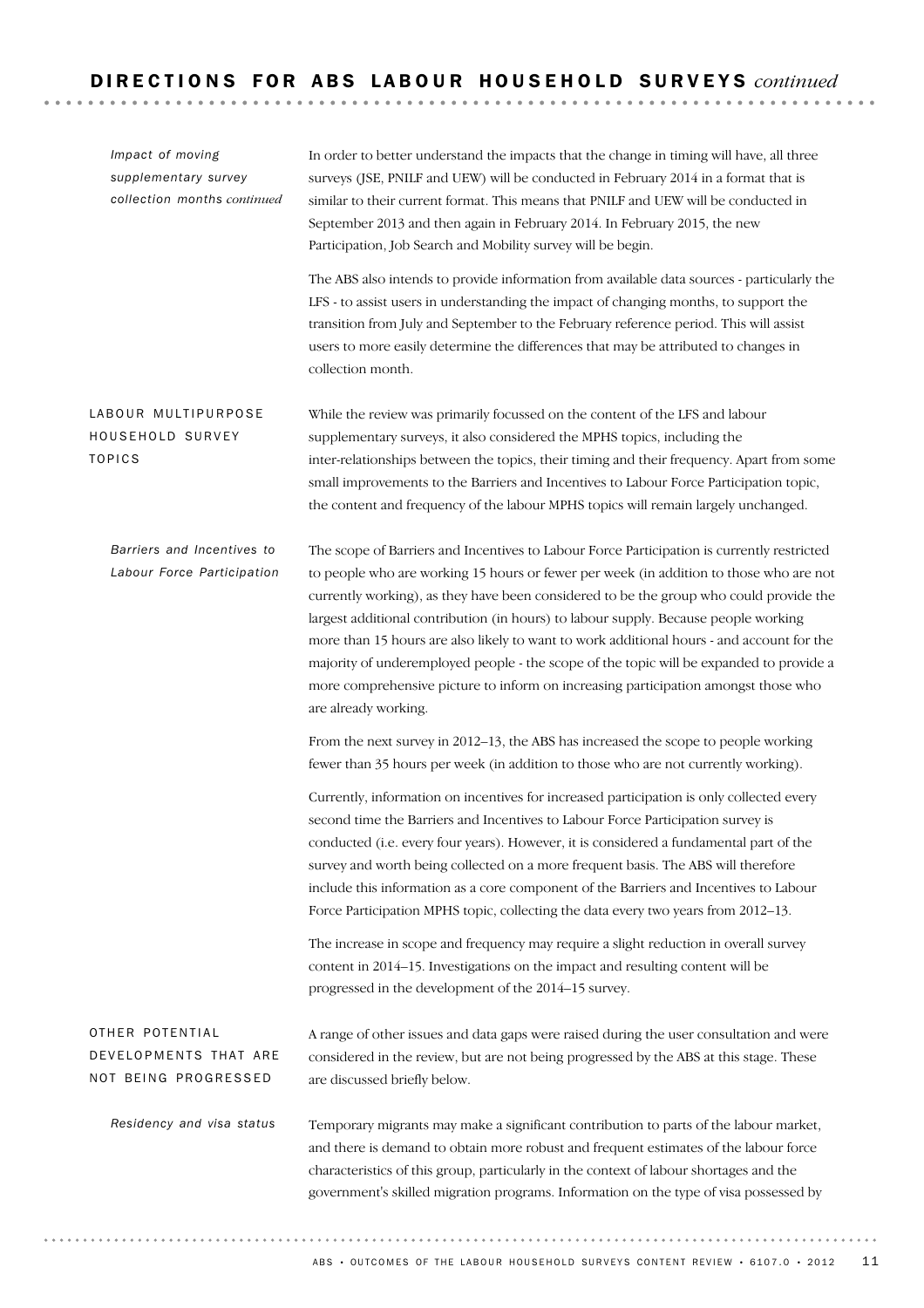| Residency and visa status<br>continued | recent migrants is collected in the Characteristics of Recent Migrants supplementary<br>survey, which is conducted on a three-yearly basis. However, there is no more frequent<br>measure of this group.                                                                                                                                                                                                                                                                                                                   |  |  |
|----------------------------------------|----------------------------------------------------------------------------------------------------------------------------------------------------------------------------------------------------------------------------------------------------------------------------------------------------------------------------------------------------------------------------------------------------------------------------------------------------------------------------------------------------------------------------|--|--|
|                                        | Consideration was given to collecting information on residency and visa status in the<br>LFS. While this is an important issue, concerns about the effect that collecting this<br>information would have on the LFS, as well as the suitability of the Any Responsible Adult<br>methodology, mean that this issue will not be pursued any further in considering the<br>content of the survey program. Other strategies for supporting this information need will<br>be investigated in due course.                        |  |  |
| Families estimates                     | The review considered the need for increasing the frequency of the annual families<br>estimates released from the LFS. While it is acknowledged there is user demand for more<br>frequent families estimates, this would require the production of the families<br>benchmarks on a more frequent basis, for which funding and resources are currently<br>unavailable. As a result of this, and the relatively stable nature of family dynamics, the<br>families estimates will continue to be released on an annual basis. |  |  |
| Other gaps                             | Other areas that came up in the review, but will not be progressed relate to the<br>collection of information on:<br>methods of setting pay;<br>dollar value of casual loadings;<br>more frequent earnings data;<br>journey to work and fly-in fly-out work;<br>skill-based underemployment; and<br>job and skills mismatch.                                                                                                                                                                                               |  |  |
|                                        | While it is recognised that these are important issues and would add value to the survey<br>program, concerns about accurate data collection, as well as relative priorities amongst                                                                                                                                                                                                                                                                                                                                       |  |  |

proposed program at this time.

the other requirements, mean that these were not able to be incorporated into the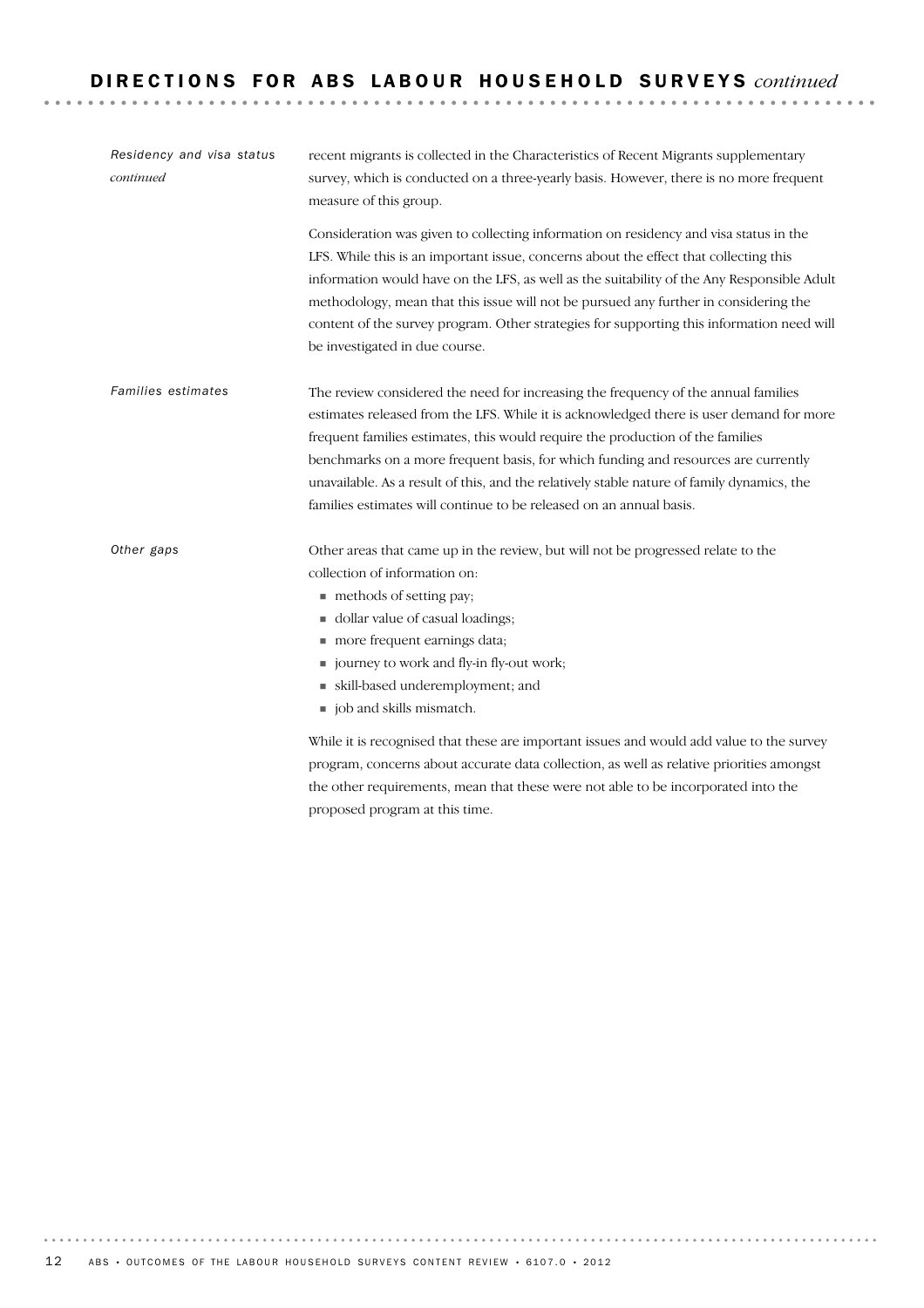#### IMPLEMENTATION

| EXPECTED TIMEFRAME<br><b>FOR CHANGES</b>                          | components of the program.                                        | The outcomes of the labour household surveys content review will be implemented in<br>2014 and 2015, following testing and an assessment of statistical impact to be completed<br>in late 2013 and early 2014. More detail is provided below for each of the main                                                                                                                                                                                                                                                                                                                                                                                                                                                                                                                                                       |
|-------------------------------------------------------------------|-------------------------------------------------------------------|-------------------------------------------------------------------------------------------------------------------------------------------------------------------------------------------------------------------------------------------------------------------------------------------------------------------------------------------------------------------------------------------------------------------------------------------------------------------------------------------------------------------------------------------------------------------------------------------------------------------------------------------------------------------------------------------------------------------------------------------------------------------------------------------------------------------------|
| Labour Force Survey                                               | below.<br><b>July 2014</b><br>Aug 2014<br>Late 2014<br>Late 2014  | Improvements to the LFS from the content review are expected to be implemented into<br>the collection from July 2014. Key milestones in the implementation are outlined below.<br>Some improvements that are not dependent on changes to the survey questionnaire,<br>such as the Longitudinal LFS CURF, may be implemented outside of the timeframes<br>Mid-to-late 2013 Development and testing<br>Implementation of new monthly LFS content<br>Implementation of new quarterly LFS content<br>Release results of new monthly content<br>Release results of new quarterly content                                                                                                                                                                                                                                     |
| Characteristics of<br>Employment<br>supplementary survey          | Aug 2014<br>Nov 2014<br>Early-to-mid 2015 Release results         | The new Characteristics of Employment supplementary survey is expected to be<br>implemented in August 2014. Key milestones in the implementation are outlined below.<br>Mid-to-late 2013 Development and testing<br>Collection of new Characteristics of Employment survey<br>FOES not conducted in November                                                                                                                                                                                                                                                                                                                                                                                                                                                                                                            |
| Participation, Job Search<br>and Mobility<br>supplementary survey | Feb 2014<br><b>July 2014</b><br>Sep 2014<br>Feb 2015<br>Late 2015 | The new Participation, Job Search and Mobility supplementary survey is expected to be<br>implemented in February 2015. As noted above, the JSE, PNILF and UEW surveys will be<br>conducted in February 2014 in a format that is similar to their current format. This means<br>that Persons Not In the Labour Force will be conducted in September 2013 and then<br>again in February 2014. In February 2015 the new integrated Participation, Job Search<br>and Mobility survey will begin. Key milestones in the implementation are outlined below.<br>Early-to-mid 2014 Development and testing<br>Collect existing JSE and PNILF/UEW content in February<br>JSE not conducted in July<br>PNILF/UEW not conducted in September<br>Collection of new Participation, Job Search and Mobility survey<br>Release results |
| Multipurpose Household<br>Survey                                  | <b>July 2012</b><br>June 2013<br>Dec 2013                         | Improvements to the Barriers and Incentives to Labour Force Participation MPHS topic<br>from the content review have been implemented for enumeration from July 2012. Key<br>milestones in the implementation are outlined below.<br>Commence Barriers and Incentives to Labour Force Participation<br>Conclude enumeration<br>Release results                                                                                                                                                                                                                                                                                                                                                                                                                                                                          |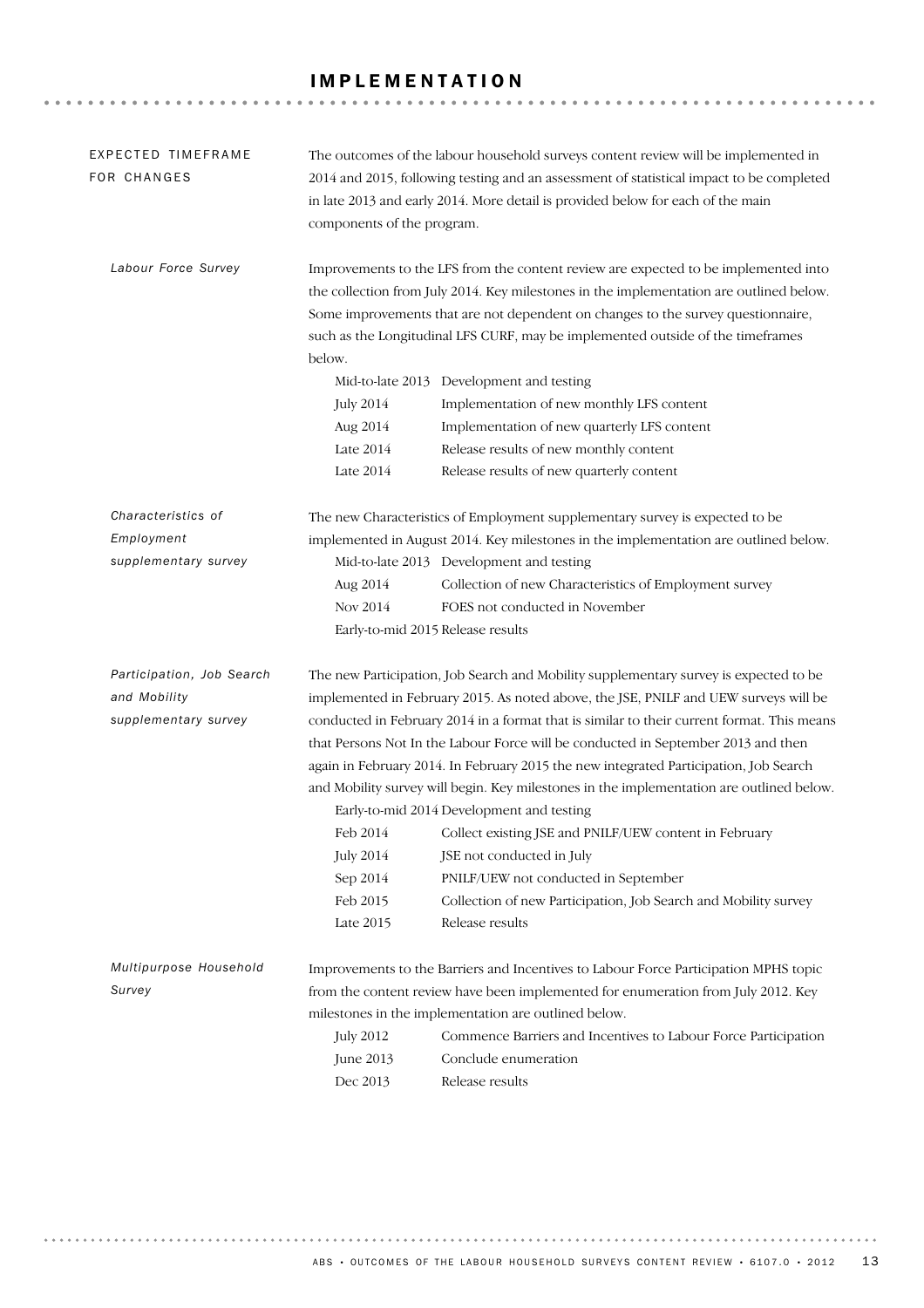#### IMPLEMENTATION *continued*

#### REVISED PROGRAM

The following table sets out the revised supplementary survey program compared with the prior program, for the next three years.

**\*\*\*\*\*\*\*\*\*\*\*\*\*\*** 

*Old program New program* 2012–13 July 2012 Job Search Experience Job Search Experience Aug 2012 Employee Earnings, Benefits and Trade Union Membership Employee Earnings, Benefits and Trade Union Membership Sep 2012 Persons Not in the Labour Force: Underemployed Workers Persons Not in the Labour Force: Underemployed Workers Nov 2012 Forms of Employment; Working Time Arrangements Forms of Employment; Working Time Arrangements Feb 2013 Labour Force Experience Labour Mobility 2013–14 July 2013 Job Search Experience Job Search Experience Aug 2013 Employee Earnings, Benefits and Trade Union Membership Employee Earnings, Benefits and Trade Union Membership Sep 2013 Persons Not in the Labour Force; Underemployed Workers Persons Not in the Labour Force; Underemployed Workers Nov 2013 Forms of Employment **Forms** of Employment Forms of Employment Feb 2014 Labour Mobility Job Search Experience; Persons Not in the Labour Force; Underemployed Workers 2014–15 July 2014 Job Search Experience Characteristics of Employment (core); Characteristics of Aug 2014 Employee Earnings, Benefits and Trade Union Membership; Multiple Employment (expanded - trade union membership, contracting, Job-Holders labour hire) Sep 2014 Persons Not in the Labour Force; Underemployed Workers Nov 2014 Forms of Employment; Labour Hire; Locations of Work Feb 2015 Labour Force Experience **Participation**, Job Search and Mobility 2015–16 July 2015 Job Search Experience Characteristics of Employment (core); Characteristics of Aug 2015 Employee Earnings, Benefits and Trade Union Membership; Multiple Job-Holders Employment (expanded - job flexibility, security and scheduling) Sep 2015 Persons Not in the Labour Force; Underemployed Workers Nov 2015 Forms of Employment; Labour Hire; Locations of Work Feb 2016 Labour Mobility **Participation**, Job Search and Mobility DISSEMINATION It is recognised that dissemination of both the expanded content in the LFS and the new supplementary surveys is of considerable interest to users. As a result, a comprehensive dissemination strategy will be developed, in consultation with key users. This will consider the number and format of products, and will include microdata dissemination options. FURTHER INFORMATION A second information paper is planned to be released in 2014 following testing in late 2013 and early 2014. This subsequent paper will provide more detailed information on the content of each of the surveys and the dissemination of the statistics. For further information, please contact the Labour Market Statistics Section on (02) 6252 7206 or email <labour.statistics@abs.gov.au>.